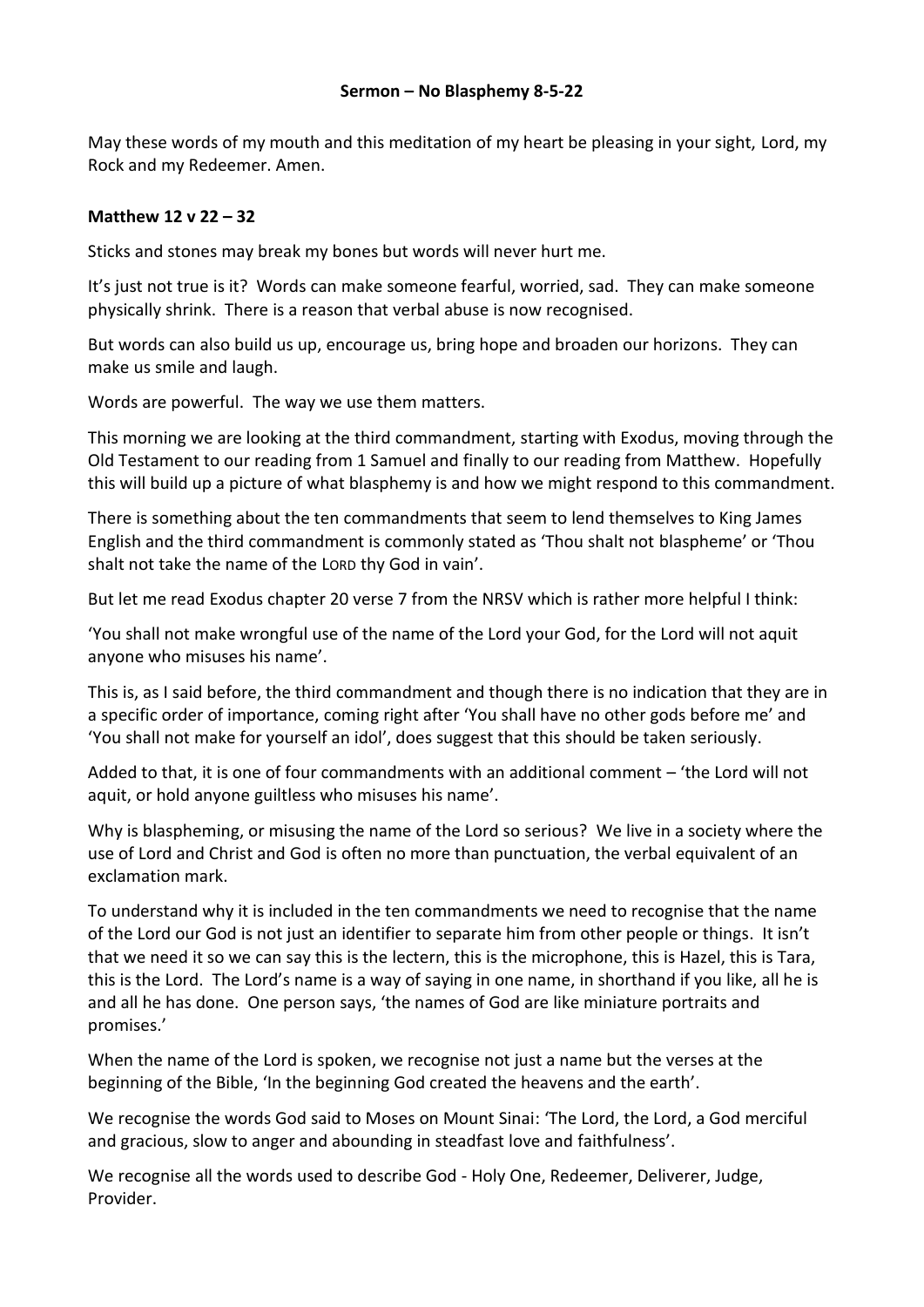The use of the name Lord captures all those things and more. When we sing songs that talk about lifting his name on high, we are worshipping him as we acknowledge all he has done and is.

In contrast the misuse of his name can be literally translated as 'lift up the name…to emptiness'

When we misuse the name of the Lord, we empty the name of all those characteristics, all those deeds, we deny or scorn all he is and has done. It is a personal and dismissive insult to the Lord God Almighty and it strongly suggests that he is in fact not the Lord our God.

Words of Douglas Adams, the writer of the Hitchhikers guide to the galaxy, and an atheist himself describe this quite well. He wrote 'Words used carelessly, as if they did not matter in any serious way, often allowed otherwise well-guarded truths to seep through'.

When we use the name of the Lord, or Jesus, carelessly, what truth are we allowing to seep through?

Moving on, our Old Testament reading doesn't use the word blasphemy, but it shares many of the same characteristics of showing contempt for the Lord and of emptying his words of meaning.

In those days when people came to the tent of meeting to offer a sacrifice. They burned all the fat to the Lord and then the breast or right foreleg were given to the priests as their portion of the sacrifice.

But this was not what was happening. If you brought your offering to the temple when Hophni and Phinehas were the priests things happened differently. They took more than just their allotment of meat, taking whatever their servant could fish out of the cooking pot, and they wanted their portion before the fat was burned.

Why was this such a big deal that the priests are called scoundrels and it is said that they are sinning against not others but directly against God?

The priests were entrusted with representing the people to God following the law given to Moses by the Lord. They were the direct words of God about how the people were to worship their Lord God. But, v17 says, these priests treated the word of the Law with contempt. The law very clearly stated what was to be given to the priest. It very clearly stated that 'All the fat is the Lord's'.

But they did not take the words seriously, they emptied them of their meaning and power as they intentionally did their own thing to benefit themselves. They took what belonged to the Lord and in doing so they showed what they really thought about him and his words. They acted casually in the place where God dwelt among his people and made a mockery of worship.

Words used carelessly, as if they did not matter in any serious way, often allowed otherwise wellguarded truths to seep through'.

V12 describes Hophni and Phinehas as having no regard for the Lord. The direct translation is 'They did not know Yahweh'. And this seeped through into their behaviour.

Now we come to our New Testament reading, Matthew 12 v 22 – 32.

In the story so far, Jesus has come into conflict with the Pharisees by picking grain and healing on the Sabbath. They weren't actually breaking the Law of God, they were just breaking the Pharisaic regulations, the lists of prohibitions that the Pharisees have drawn up. In response the Pharisees have, v14, conspired against Jesus, how to destroy him'.

Now, at the beginning of our passage, Jesus heals someone who is blind and mute and demon possessed. Now that this person can see and speak people are no doubt asking 'How did Jesus do that'? 'Who is Jesus?' To which there are two answers.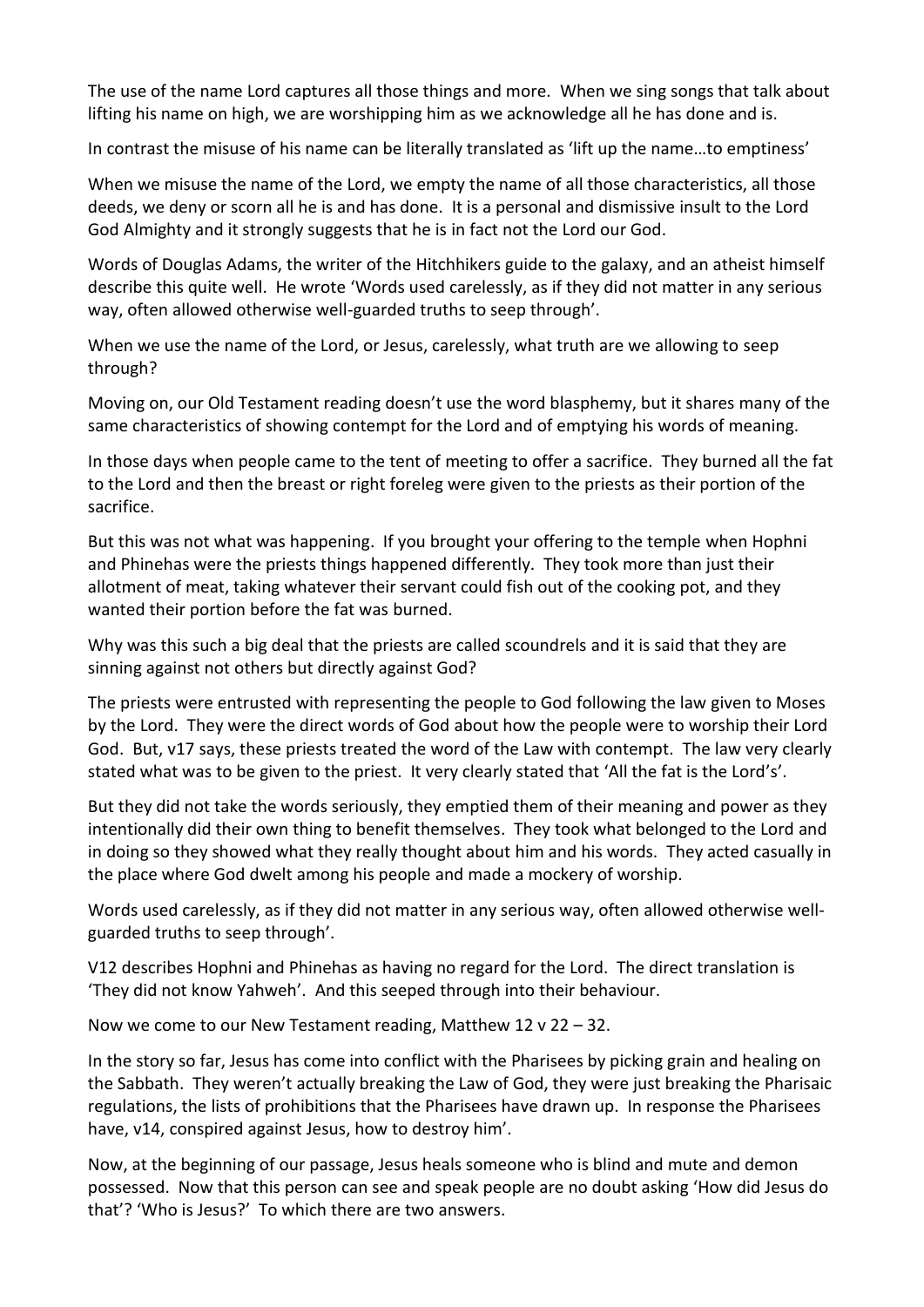The first is from the crowd. They are amazed and maybe rather confused. They don't say 'This is the Son of David', rather they question 'Is this the Son of David?'. He is not conforming to their idea of a conquering Messiah coming to and liberate them from an occupying force, but they are open to the idea that he might be. They are watching and thinking and considering.

The second response is that of the Pharisees. They say 'It is only by the ruler of demons that this fellow casts out the demons'. They accuse Jesus of using demonic powers to heal the person.

When people offer advice about writing a sermon they often suggest that it's good to include an illustration. Happily in this passage Jesus' response to these accusations is to point out the flaws in the Pharisees' argument, using not one but a series of illustrations that expose the Pharisees before he drives home the main point.

The first is the idea that a kingdom will fall if it is divided. If Beelzebul or Satan is casting out a demon it is a divided kingdom and it will fall, which would be counterproductive. There is no point in doing that. This might also be a play on the word 'Pharisee' which means divided off, or separated. Their kingdom of 'divided people' that they are determined to protect, will it stand or be laid waste?

Then he gives them a choice, either I am casting out demons by Satan, in which case your exorcists are as well, or I am casting them out by the Spirit of God, in which case the Kingdom of God has arrived. Clearly the Pharisees are not going to like either option, they are not going to want to ally themselves with either Satan or Jesus.

Next, he points out that to steal from a strong man's house you have to tie up the strong man first. Either that or you have just executed an elaborate hoax. For Jesus to have removed a demon from someone he must have first have defeated Satan.

Finally, he says you are either with me or against me, in the same way you can gather or scatter. You can't do both.

And here he gets to his main point – if you blaspheme against the Holy Spirit you will not be forgiven.

For the Pharisees have blasphemed, they have taken the name of Jesus and rather than lifting it up on high, they have lifted it up – to emptiness. They have emptied it of who he is, the Son of God, fully God and fully Man.

Not only that, they are going a step further and saying that Jesus is not acting in the power of the Holy Spirit but in the power of Satan; they are assigning who he is and what he does to Satan. In doing so they are denying and scorning who he is and what he has and will do. It makes a mockery of him coming to bring God's kingdom here on earth, it denies that he will defeat death and bring life.

It is a direct insult to the Son of God. Not a mistake, a wondering, or a doubting or a discussion. This is a calculated, deliberate refusal to acknowledge God's power at work, in the face of all that he is doing and saying, and it is done because of their own agenda, their determination not to be challenged.

They, like the priests in 1 Samuel, had no regard for the Lord. In rejecting Jesus, they rejected the Lord, they did not know him.

This passage often worries people, especially if verse 31 about blaspheming against the Holy Spirit never being forgiven is quoted on its own. What if I accidentally commit the sin of blaspheming against the Holy Spirit? Is that it? Never forgiven.